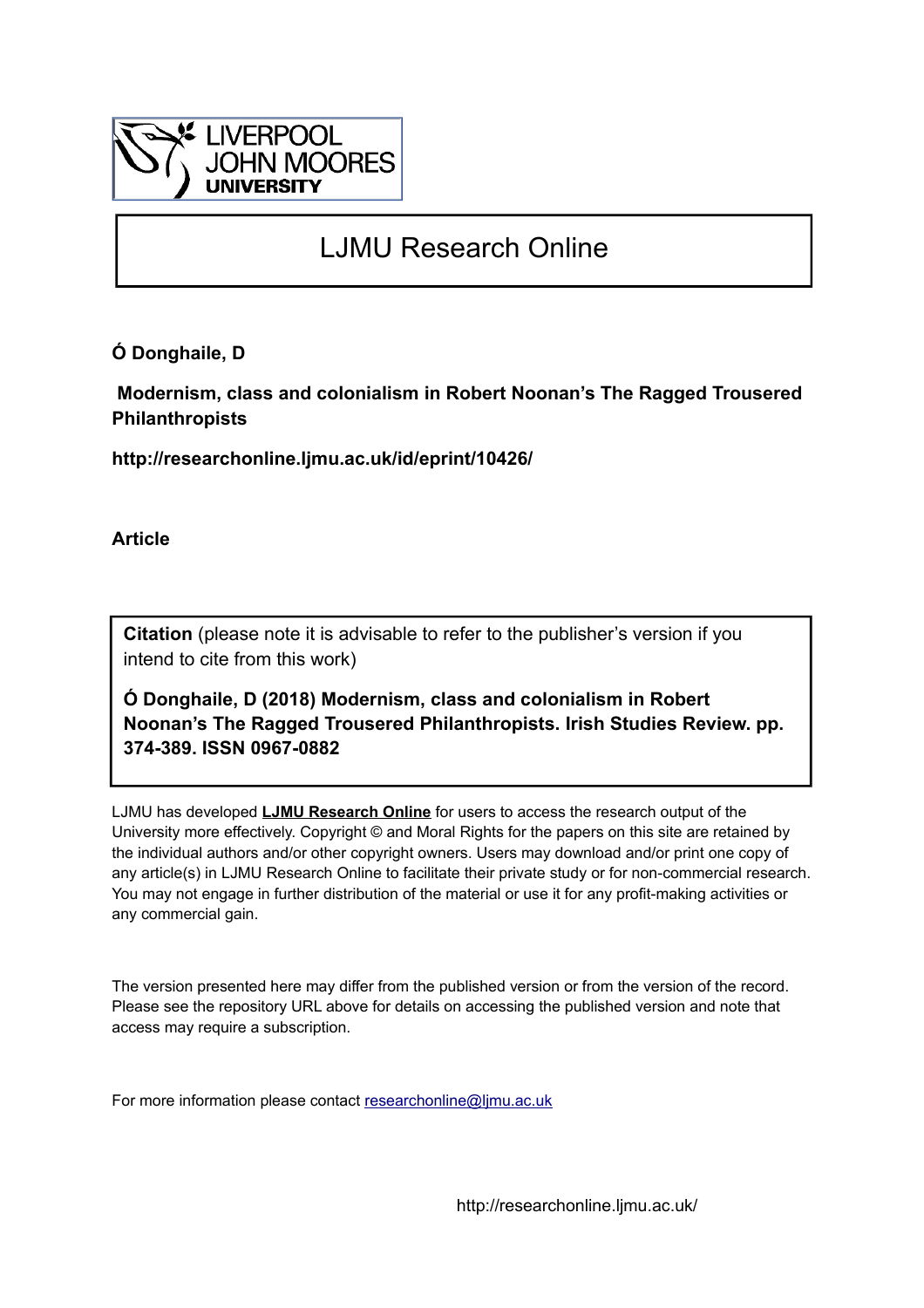## **Modernism, Class and Colonialism in Robert Noonan's**  *The Ragged Trousered Philanthropists*

Dr Deaglán Ó Donghaile

*Liverpool John Moores University*

## **Keywords:**

## **Robert Noonan, Robert Tressell, The Ragged Trousered Philanthropists, modernism, colonialism, class**

In his prison memoir, *Borstal Boy*, the Irish republican playwright, Brendan Behan, recalled the popularity of Robert Noonan's 1914 novel, *The Ragged Trousered Philanthropists*, among working-class Dubliners. Behan, who served a three-year sentence in England for participating in the IRA's 1939 bombing campaign, recalled Noonan's popularity in Dublin, where the ideas expressed within "the painter's bible" exercised considerable influence among decorators. It was, he remembered, "our book at home, too", occupying a prominent place among the revered works of Irish literary nationalism that were read by his family:

when my mother was done telling us of the children of Lir and my father about Fionn Mac Cumhaill they'd come back by way of nineteen sixteen to *The Ragged Trousered Philanthropists* and on every job you'd hear painters using the names out of it for nicknames, calling their own apprentice 'The Walking Colour Shop' and, of course, every walking foreman was called Nimrod, even by painters who had never read the book, nor any other book, either.<sup>1</sup>

A son and grandson of painters, Behan was "born into the pot" and his testimony underlines the important cultural and political position that Noonan's militant socialist novel assumed within Irish working-class circles. Portraying capitalism as "the system which has made the world into a hell"  $(146)^2$ , *The Ragged Trousered Philanthropists* was also a central text among organized workers in England and Scotland. In each of these countries, it served as both an instructional and an agitational text that mobilized popular demands for better wages, shorter working hours, universal health care and the provision of housing. Although it enjoyed a place in Behan's home alongside the mythological tales of the Irish Literary Revival, Noonan's insurgent work of socialist realism had already been eclipsed by the Celticist modernism of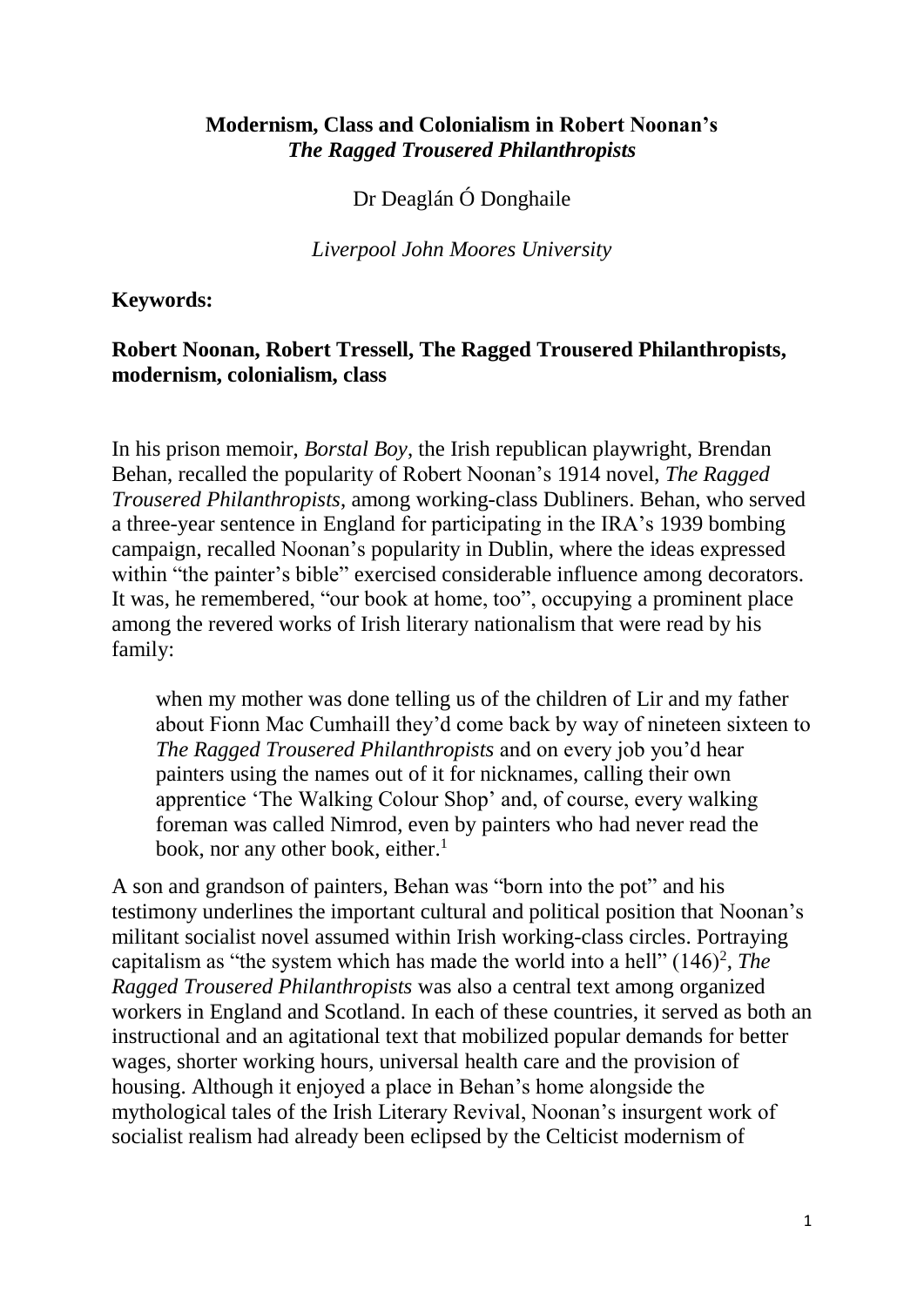William Butler Yeats, Augusta Gregory and other, more recognisably nationalist authors.

As a writer, worker and agitator, Robert Noonan posthumously exercised a significant influence over the Irish and British left but remained largely unrecognised outside these labour circles, particularly in Ireland, where left politics remained marginalized until the 1960s. It has also been overlooked because the novel was, until the emergence of the critical revolutions of the late 1960s, regarded as carrying less ideological freight than properly theorised political writing. <sup>3</sup> But like Behan, Raymond Williams has also emphasised the novel's appeal to communities and networks of proletarian readers. Citing the accuracy of its representation of the workplace as the key site of class repression, the novel's radical perspective, Williams argued, drew from Noonan's unique position among those who were on the receiving end of capitalism's systemic violence. Writing from a situation that was securely "inside the working class… and inside the experience of work", Williams believed that this standpoint allowed Noonan to expose existing practices of exploitation and the profound misery that they generated.<sup>4</sup>

A unique product of working-class culture, *The Ragged Trousered Philanthropists* still occupies a marginal position within the literary field. As an underground text that was circulated among workers in cities including Belfast, Dublin, Liverpool and Glasgow, it performed an important, adversarial function that motivated and inspired labour organization. Amplified by its increasingly fragmented aesthetic and form (concentrating on the grinding misery of working-class existence, the tale absorbs much of the repetition and the fracturing energy of which it complains), the novel's troubled message about the relentlessness of class warfare ensured its unofficial transmission through subaltern labour networks centred on sites of work and through trade unions. Moving along these circuits, it assumed a central position as a foundational text of modern class struggle, and its journey toward alternative canonicity avoided contact with the conventional literary and critical spheres that have traditionally conferred works with classical status.<sup>5</sup>

Noonan's searing, ideologically-charged descriptions of poverty, hunger and deprivation, are accompanied by persistent criticisms of British colonialism: his narrative of working-class distress opens by subverting James Thomson's 1740 imperialist anthem, "Rule Britannia", declaring, ironically, that "Britons never shall be slaves." <sup>6</sup> Thoroughly politicized and influenced by Karl Marx's analyses of capital, $7$  the novel foregrounds the crises and traumas experienced by Edwardian workers, and its subtitle, *Being the Story of Twelve Months in Hell, Told by One of the Damned*, underlines Noonan's preoccupation with the unremitting mobilisation of capital against the interests of the working poor. Its infliction of systemic physical, psychological and economic shocks is integrated into the text, repeatedly disrupting its narrative and exposing the relationship between these pressures, the novel's fictional protagonist and its author. Its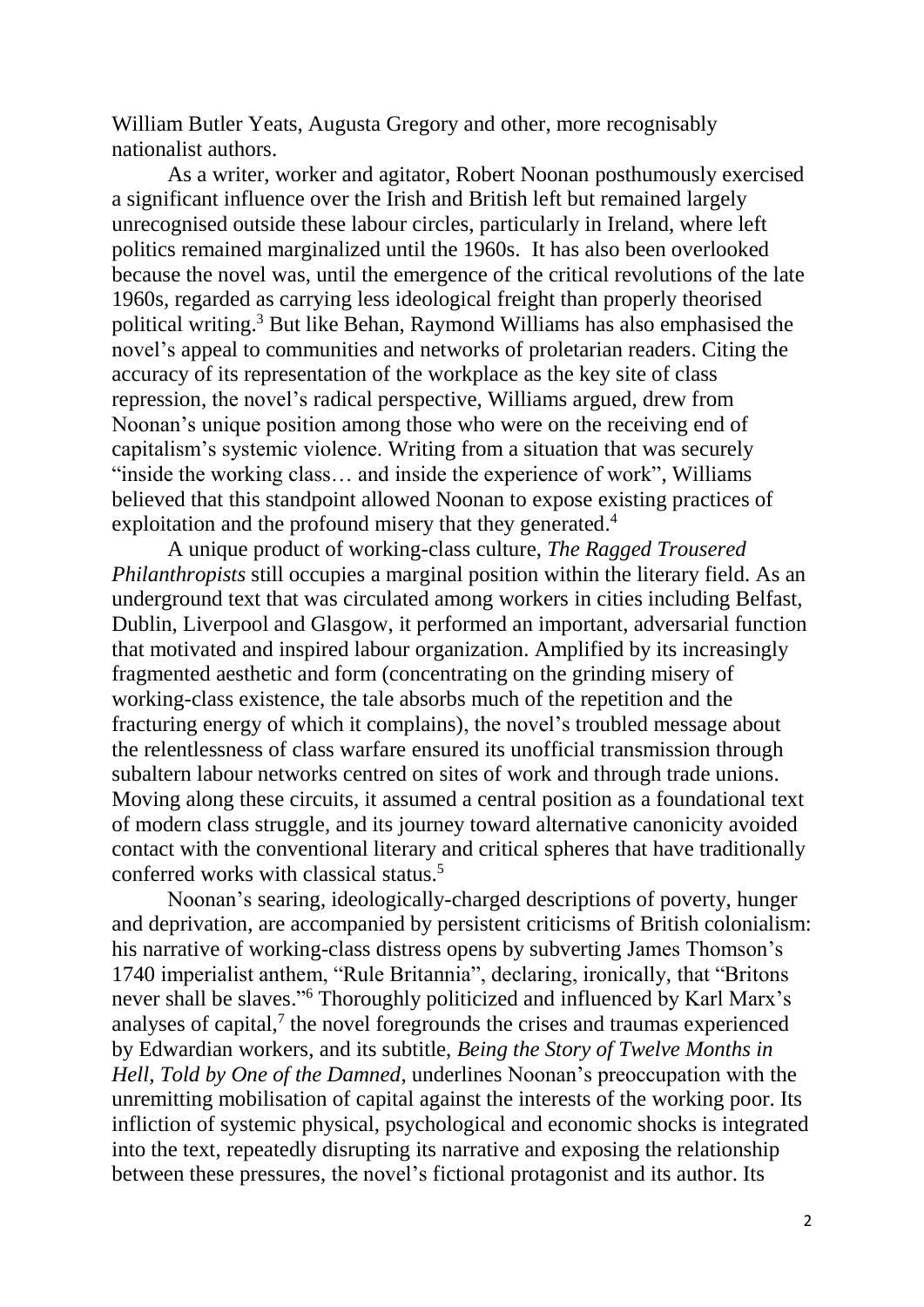disrupted and disruptive aesthetic captures a desolate world that is "falling to pieces and crumbling away" around its working-class subjects. 8 Its significance lies in its uncompromising realism because, unlike earlier "condition of England" fictions (such as Elizabeth Gaskell's *North and South* [1855] and *Mary Barton* [1848], and Charles Dickens' *Hard Times* [1854]), it rejects the formal and long-standing conventions of the nineteenth-century novel. As Gary Day has emphasized, *The Ragged Trousered Philanthropists* does not rely on sentimentalism or romance, as Noonan denied the reassuring closures that bourgeois fiction demanded – conclusions that reflected these authors' affiliation with liberal reformism. Instead, he deployed fiction as a means of confronting the economic violence lying beneath the surface of bourgeois normality.<sup>9</sup>

Composed within the structural context of the uncertainty that marked working-class experience at the beginning of the twentieth century, the novel is ideologically precise and politically assertive in its descriptions and analyses of class violence. Attempting to educate English workers who, Noonan found, were either thoroughly terrorized or desensitized by the combined violence and authority of capitalism and the state, his novel has traditionally been regarded as a specifically English expression of working-class identity rather than the product of an internationalist, anticolonial consciousness. In his introduction to the 1965 edition, Alan Sillitoe described it as "the first great English novel about the class war" and in 1969 the Marxist critic, Jack Mitchell, praised it as "one of the greatest tradition-breakers in the English novel".<sup>10</sup> Its reputation as an English or British text was, doubtless, helped by Noonan's own subjective instability: an Irish immigrant and republican whose identity underwent several stages of revision and amendment, his posthumous reputation as the author of the key didactic fictional text of the English left<sup>11</sup> was, ironically, secured by the marginalisation of socialist politics in Ireland. With the foundation of the Free State in 1922 and the disastrous Civil War that followed, Irish nationalism assumed an intensively conservative dynamic, and one that would ensure the inclusion of Behan's memoir, first published in 1958, on the Irish state's list of banned authors until 1970. Opposed from the outset by the new establishment, the left-wing republicanism that Behan grew up amid struggled against its marginalisation until its dissolution with the collapse of the short-lived but influential Republican Congress in 1934.<sup>12</sup> Indeed, it was not until the radicalisation of the republican movement during the 1960s by Marxist figures, including Behan's lifelong friend Cáthal Goulding, that leftist discourse again became central to the anticolonial politics of Irish separatism.<sup>13</sup> Along with the political writings of James Connolly, the naturalistic fiction of Peadar O'Donnell and the popular modernism of Liam O'Flaherty, Noonan's work represents a strand of Irish socialist modernism that has been overlooked by their country's broader nationalist narrative.<sup>14</sup>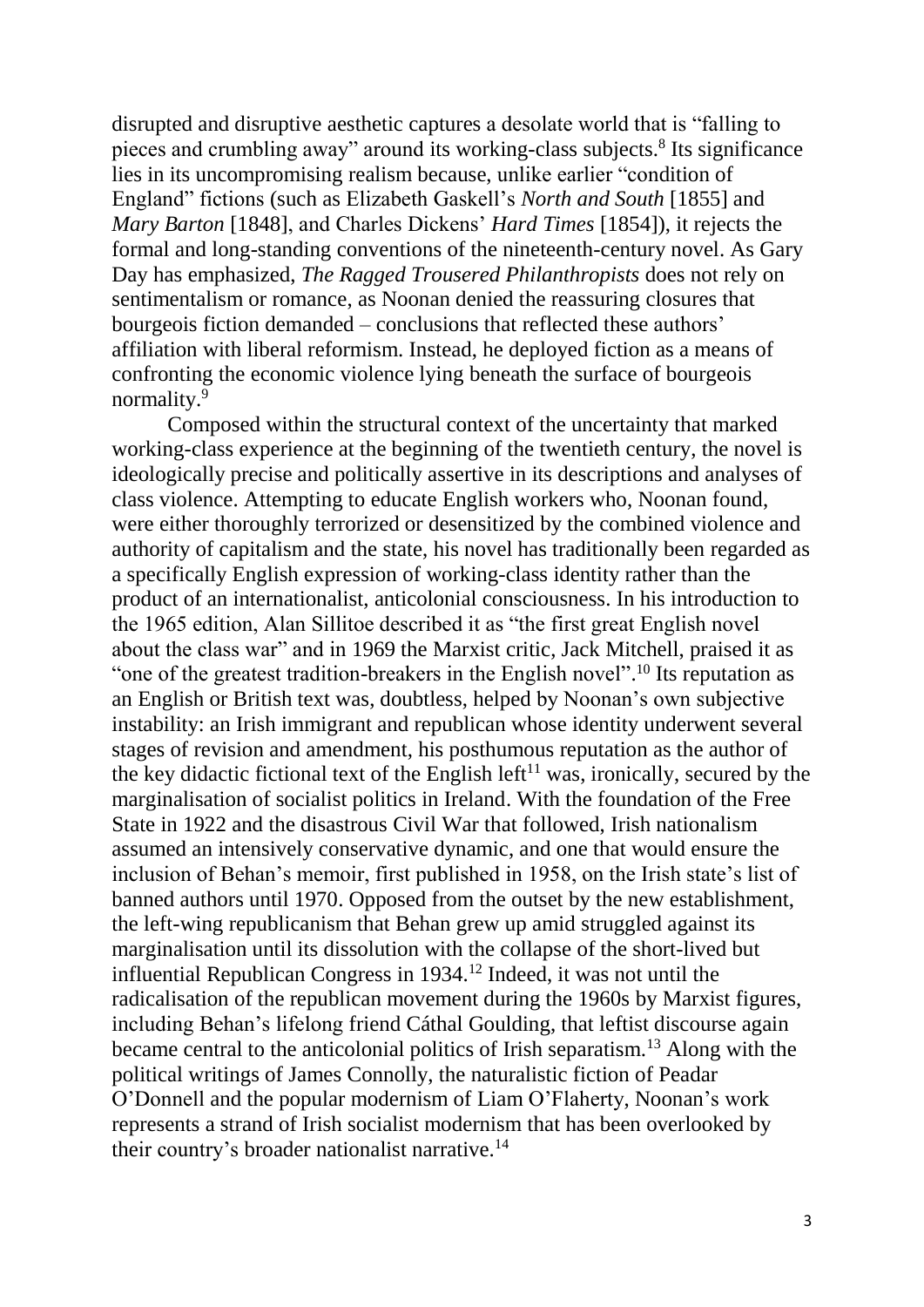The novel's illustrations of unstable living conditions, the catastrophic impact of poverty upon workers' mental health and their ceaseless struggles with the ever-present threat of starvation fill the silencing voids that erased working-class voices from many Irish and British novels of this period.<sup>15</sup> This led its first publisher, Grant Richards (who also published James Joyce's *Dubliners* in the same year), to describe it as a "damnably subversive" text, but one that was "extraordinarily real".<sup>16</sup> Despite this, Richards issued the novel in a very abridged form. The uncensored version, only published in 1955 (by Lawrence and Wishart, the publishing house of the Communist Party of Great Britain), should be regarded as an important work of delayed modernism. George Orwell, reviewing a new edition of the still-abridged work in 1946 (the novel had by then been reissued thirty-two times since its original publication<sup>17</sup>), praised its realism but also criticised what he regarded as its political naivety. The novel's relevance, he insisted, lay in the descriptive power of its compelling exploration of the proletariat's bleak and (for middle class readers, at least) unimaginable working conditions. Its importance, he believed, lay in its documentation of the "unhonoured" or forgotten radicals whose efforts finally crystallized in the popular British socialism of the 1940s.<sup>18</sup>

#### **Colonialism and Class**

This popular socialist text was produced by the fusion of colonial and class dialectics that formed Noonan's political consciousness at the close of the nineteenth century and the beginning of the twentieth. Born Robert Croker in Dublin in 1870, he adopted his mother's surname before becoming a transnational migrant: Noonan left Ireland for Liverpool in his late teens and, after serving six months in prison for theft in  $1890$ ,<sup>19</sup> emigrated to South Africa where he learned his trade as a decorator. Rising to foreman in Johannesburg, where he also began writing political pamphlets, Noonan became involved in trade unionism, joining the International Independent Labour Party in 1899. His socialist beliefs were aligned to his anticolonial politics and, as an Irish republican, he served on the Transvaal Executive of the Centennial of 1798 Committee, a front organization of the clandestine and revolutionary Irish Republican Brotherhood (IRB). This body linked the Boers directly to militant Irish anti-imperialism, and Noonan sat on the committee alongside the future president of Sinn Féin, Arthur Griffith, and the chemist and mineral assessor, John MacBride, who would be executed for his part in leading the 1916 Easter Rising in Dublin. Upon the outbreak of the Boer War, the Transvaal 1798 Committee organized the Irish Transvaal Brigade, which Mac Bride led into battle against the British army. Noonan left the organisation after hostilities commenced and returned to England, but his literary writing remained framed by this experience of imperialism.<sup>20</sup>

Living in Hastings from 1902, he joined the Social Democratic Federation, writing pamphlets and election literature for his local branch, but his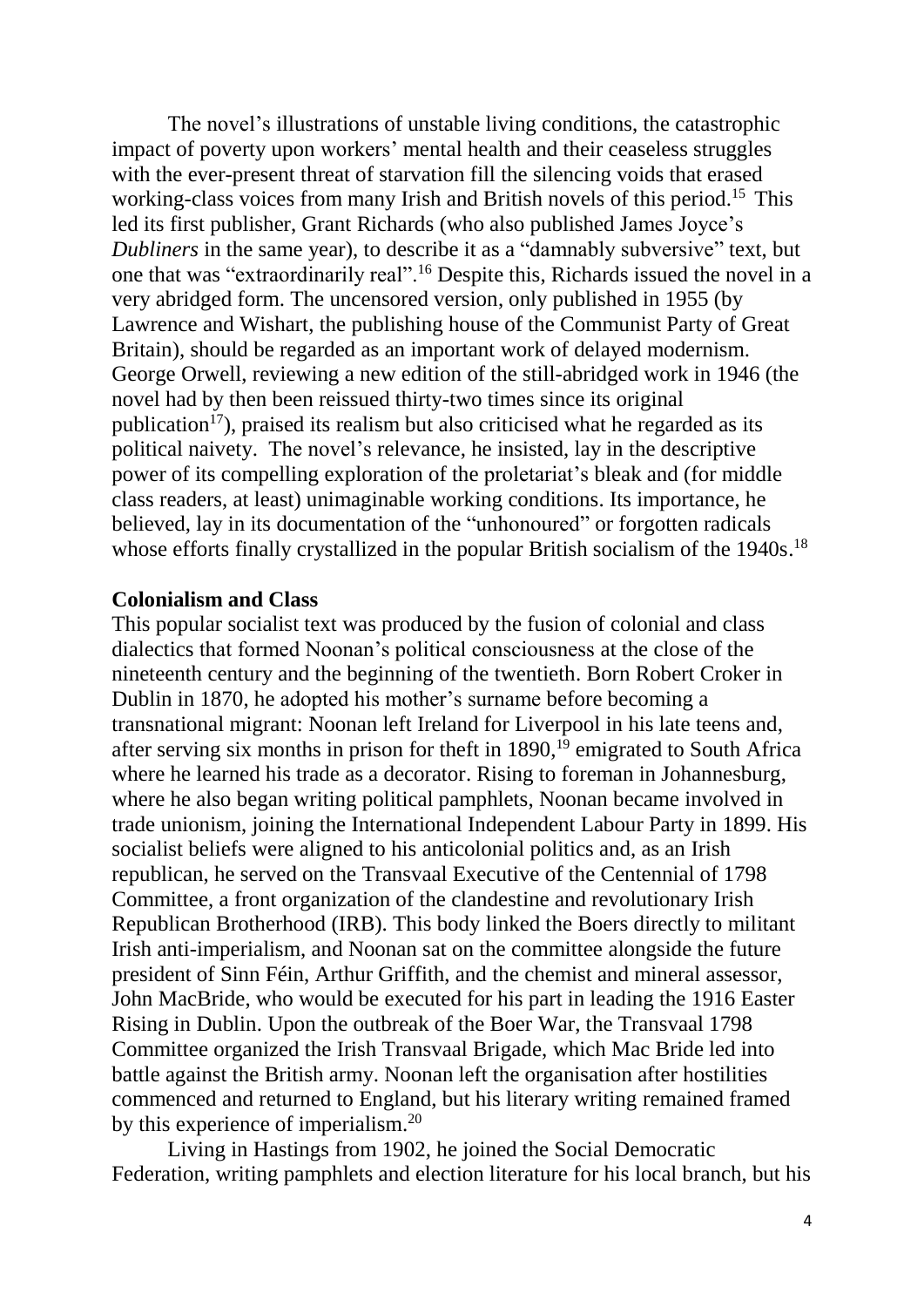daughter, Kathleen, recalled his increasing frustration with the conservatism of English workers. Five years later, in 1907, amid acute unemployment and deprivation in the city, he began writing *The Ragged Trousered Philanthropists* in response to the Liberal government's application of conservative social policies. <sup>21</sup> The novel was completed in 1910; as his already ailing health was deteriorating in February, 1911, Noonan died in Liverpool from tuberculosis while preparing to emigrate, once more, to Canada.

His posthumous novel mediates the suffering endured by the marginalized working poor of England. Upon its publication, it articulated the modern proletarian experiences that, as Orwell noted, were ignored in mainstream English fiction, by the monied bohemians of the Bloomsbury set and by conservative, socially-disconnected avant-gardists such as Wyndham Lewis and Ezra Pound. Reversing the Vorticists' deployment of modernism as a form of right-wing propaganda,<sup>22</sup> *The Ragged Trousered Philanthropists* furthered socialist ideology by explaining to the reader how, in Britain, "the wolves have an easy prey."<sup>23</sup> By rendering these political ideas in fiction, it conveys the real, material consequences of life under capitalism, portraying working-class experience of modernity as a prolonged encounter with seemingly endless cycles of economic crisis and stagnation.<sup>24</sup>

*The Ragged Trousered Philanthropists* is a subaltern novel that counters capitalist hegemony in truly Gramscian fashion; for this reason, its critique of capital and empire, along with its fractured aesthetic, can be read in terms of what Joe Cleary has identified as Irish modernism's dissolution of the bourgeois-imperial dynamic that is so thoroughly reflected in the stability of Victorian realism. As an emergent and consciously unstable "minority" literature, Irish modernism, with its decentring of British cultural authority, was at odds with the aesthetic and representational logics of the dominant literary mainstream, including those of capitalist-imperialist modernism.<sup>25</sup> In *The Ragged Trousered Philanthropists*, we find this anti-colonial literary destabilisation being combined with revolutionary socialism. Applying its themes in a ruptured, fragmented narrative, Noonan counters bourgeois hegemony and its assertion that such suffering, injustice and violence is normal, natural or inevitable. Rather than drawing on the leisured experiences of the inhabitants of Pimlico or Regent's Park that qualified Bloomsbury modernism,<sup>26</sup> Noonan, in his presentation of the chaotic experience of working-class life, highlights these crises by centring on the resistant consciousness of his protagonist, the alienated decorator and radical socialist, Frank Owen, who refuses to comply with the violence that surrounds him and his fellow workers and will not acquiesce in the structures and practices of power. The novel's structural disjointedness and lack of pattern reflects the chaos of working-class experience, working the structural pressures of capital into its disordered form. Its directness draws from its repetitiveness, which Allen excised from the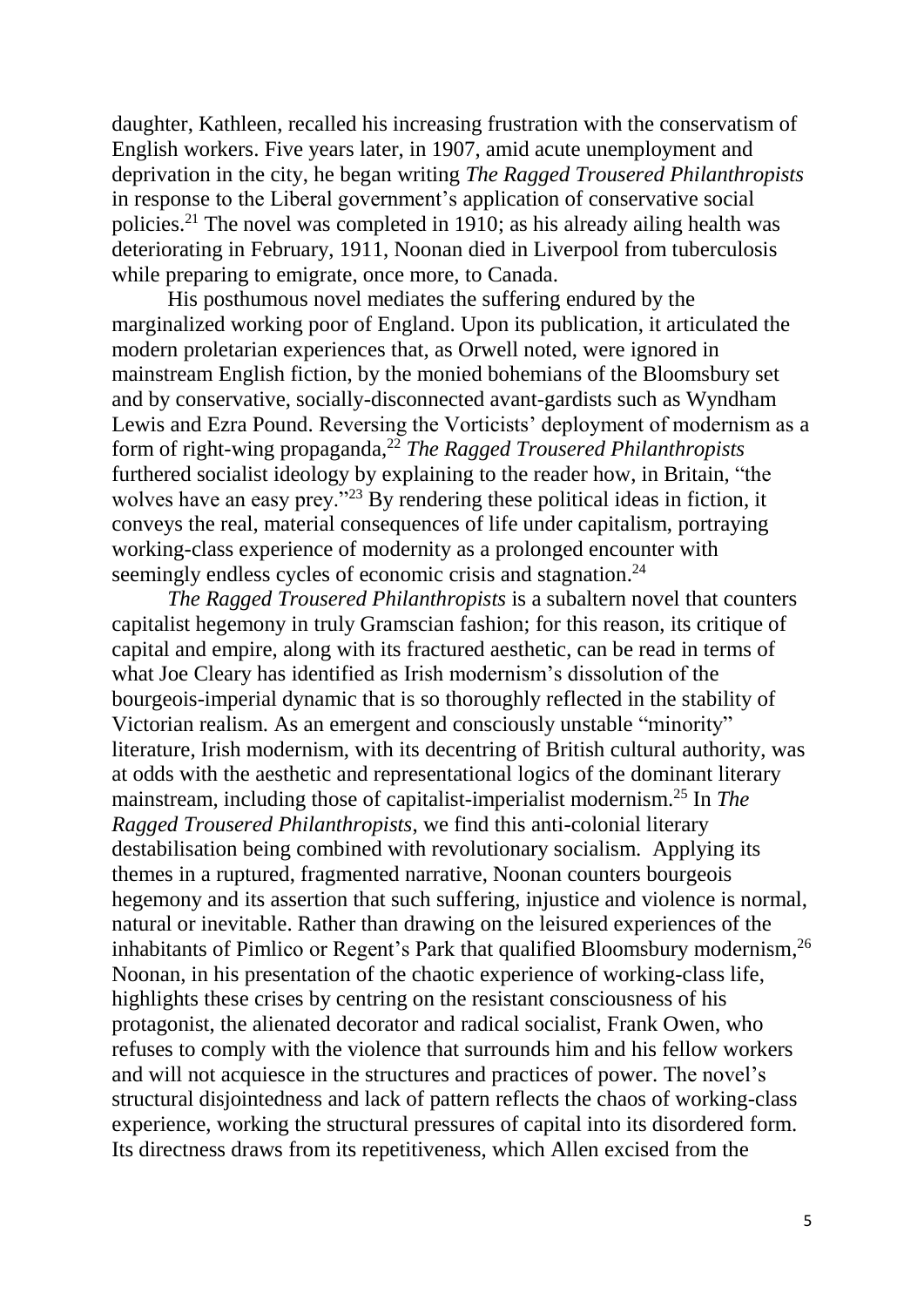original edition; yet it is precisely this fragmentary aesthetic that repeats the author's (and his subjects') frustration, anger and desperation.

The novel opens with Owen explaining to his fellow-decorators that the denial of pleasure is key to the normalisation of repression:

What I call poverty is when people are not able to secure for themselves all the benefits of civilization; the necessaries, comforts, pleasures and refinements of life, leisure, books, theatres, pictures, music, holidays, travel, good and beautiful homes, good clothes, good and pleasant food.<sup>27</sup>

Key to the containment of the proletariat is capitalism's refusal to allow the working class any access to leisure and culture. The prevention of these enjoyments produces the constant tension upon which the novel hinges, ensuring that "the system which produces luxury, refinement and culture for a few… condemns the majority to a lifelong struggle with adversity, and many thousands to hunger and rags". This reality for the majority, Noonan repeats throughout the novel, "has made the world into a hell,"<sup>28</sup> and the challenge that he saw facing the left was its responsibility to radicalize the working class and convince it of the artificiality of capitalism's "fair outward appearance."<sup>29</sup> This was an issue that he addressed a decade before Leon Trotsky identified British labour's addiction to the bourgeoisie's fake "formulae of democracy".<sup>30</sup> This problem is directly confronted in his documentation of life in Mugsborough, the fictional town modelled on Hastings, in which the novel is set. In a novel in which the naming of characters, places and newspapers consistently satirises authority, the town's place name nods to the establishment's duping of the working class, a feat that is achieved with the help of local papers entitled *The Obscurer* and the *Daily Chloroform*. The novel's self-reflexivity is conveyed in its engagement with the conservative press, through which Noonan relays the truth of poverty, despair, deprivation and hunger that these publications deny. In doing so he explained, in real terms, the operation of the capitalist system and its effects upon those who are on the receiving end of "the great money trick."<sup>31</sup> Countering Fabian-liberal calls for gradualism with a grim series of tableaux, Noonan documents the direct violence of capitalism and the intensity of the misery that it instils in its victims – a violence from which not even children are spared.

Noonan's principal aim in writing *The Ragged Trousered Philanthropists*  was to alert workers to the practices and ideological connections that bound the imperial state to the interests of capital, the very issues that Trotsky found himself having to confront during the ongoing Russian conflict, as his own book addressed the alliance of the "class egoism of the bourgeoisie" with the brutal, mechanised "imperialist slaughter" of the First World War.<sup>32</sup> Reformist, leftleaning liberal politics had been popularized in contemporary English literary writing – H.G. Wells' fictions, for example, exploited class antagonism, and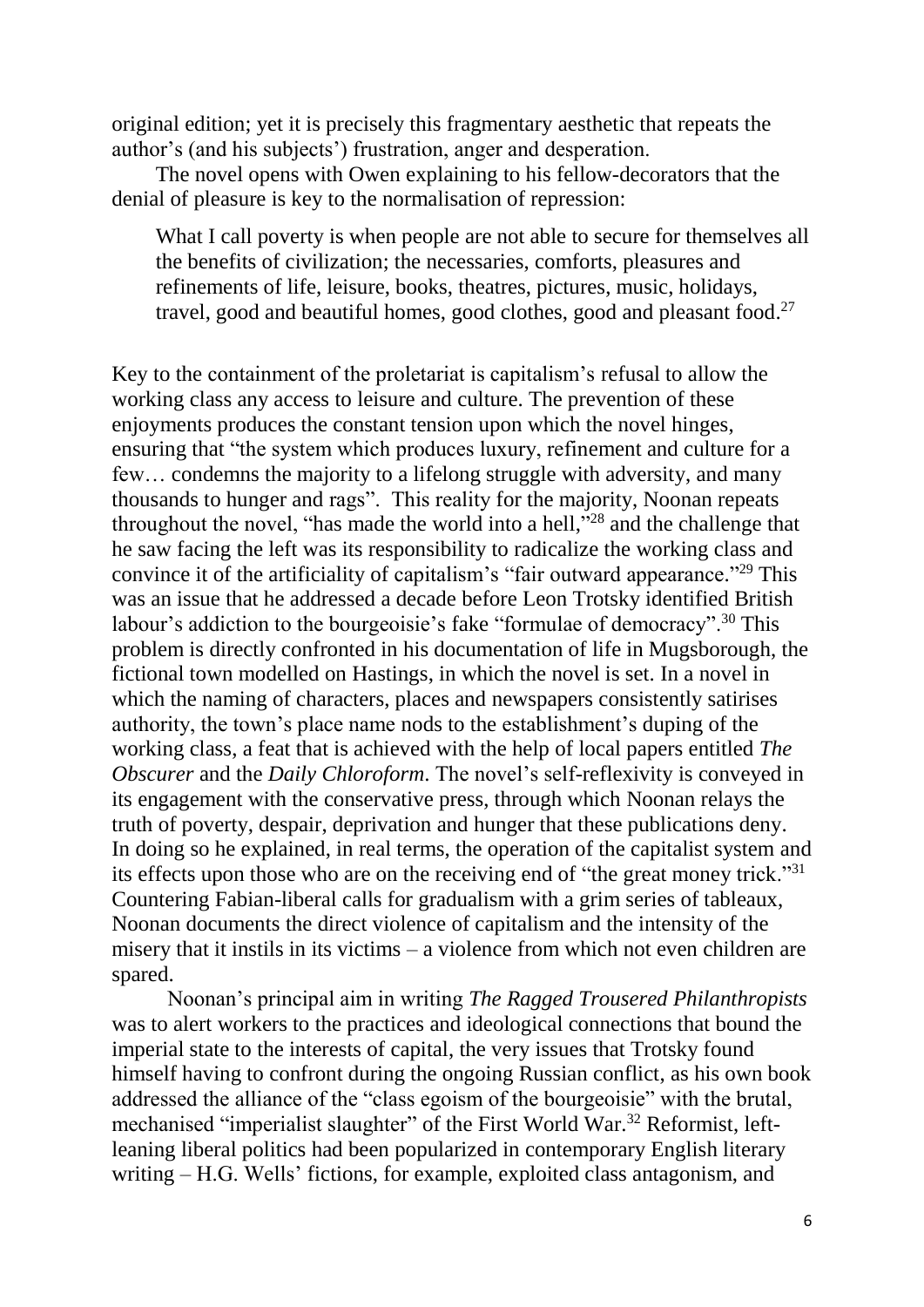enjoyed huge market popularity, while his pamphlets criticized "the intellectual confusion and vagueness" of contemporary socialist theory and urged readers to adhere to "the simple essential idea of socialism". <sup>33</sup> *The Ragged Trousered Philanthropists* is unique in that it accentuated socialism's revolutionary tendencies, theorizing Marxist political doctrine on a popular level through its documentation of class violence. Its uneven structure reflects the instability of capital: shaped by the economic and material tensions that Noonan experienced throughout his working life, its intensely polemical aesthetic draws on what Williams identified as his engagement with "his own real material",<sup>34</sup> laying the basis for what Fredric Jameson has, more recently, termed, the "vitality" of the text's engagement with the circumstances surrounding its composition.<sup>35</sup>

## *The Ragged Trousered Philanthropists* **and the Question of Modernism**

In the novel's preface, Noonan explained why he decided to use fiction as a means of conveying the realities of poverty, suffering and class violence in early twentieth-century England:

I designed to show the conditions relating from poverty and unemployment: to expose the futility of the measures taken to deal with them and to indicate what I believe to be the only real remedy, namely – Socialism. I intended to explain what Socialists understand by the word 'poverty': to define the Socialist theory of the causes of poverty, and to explain how Socialists propose to abolish poverty.<sup>36</sup>

Here, Noonan distinguishes his novel from the didacticism that characterized much socialist writing: "'The Philanthropists' is not a treatise or essay, but a novel. My main object was to write a readable story full of human interest and based on the happenings of everyday life, the subject of Socialism being treated incidentally."<sup>37</sup> Ultimately, this separation is not achieved by the end of the novel, and instead we are presented with an ever-intensifying fusion of literary realism with polemical socialism which, according to one of its early leftist readers, was "pitched in a wholly aggressive key".<sup>38</sup> Noonan's fractured and increasingly fragmented narrative engages with the problems of bourgeois representation by subverting the traditional plotting and texture of the realist text, along with its origins in the conservative ideologies that identify with these structures. His novel, in its increasingly unstable form, resists the practices and formations upon which such literature and its identification with the ideology and practices of capital rested, 39 exposing what Mitchell described as "the abnormality of the normal".<sup>40</sup> Subsisting on the low and ever-decreasing wages that drag workers toward dispossession, alienation and despair, Noonan's working-class characters exist within an endless cycle of degradation, physical danger and psychic harm.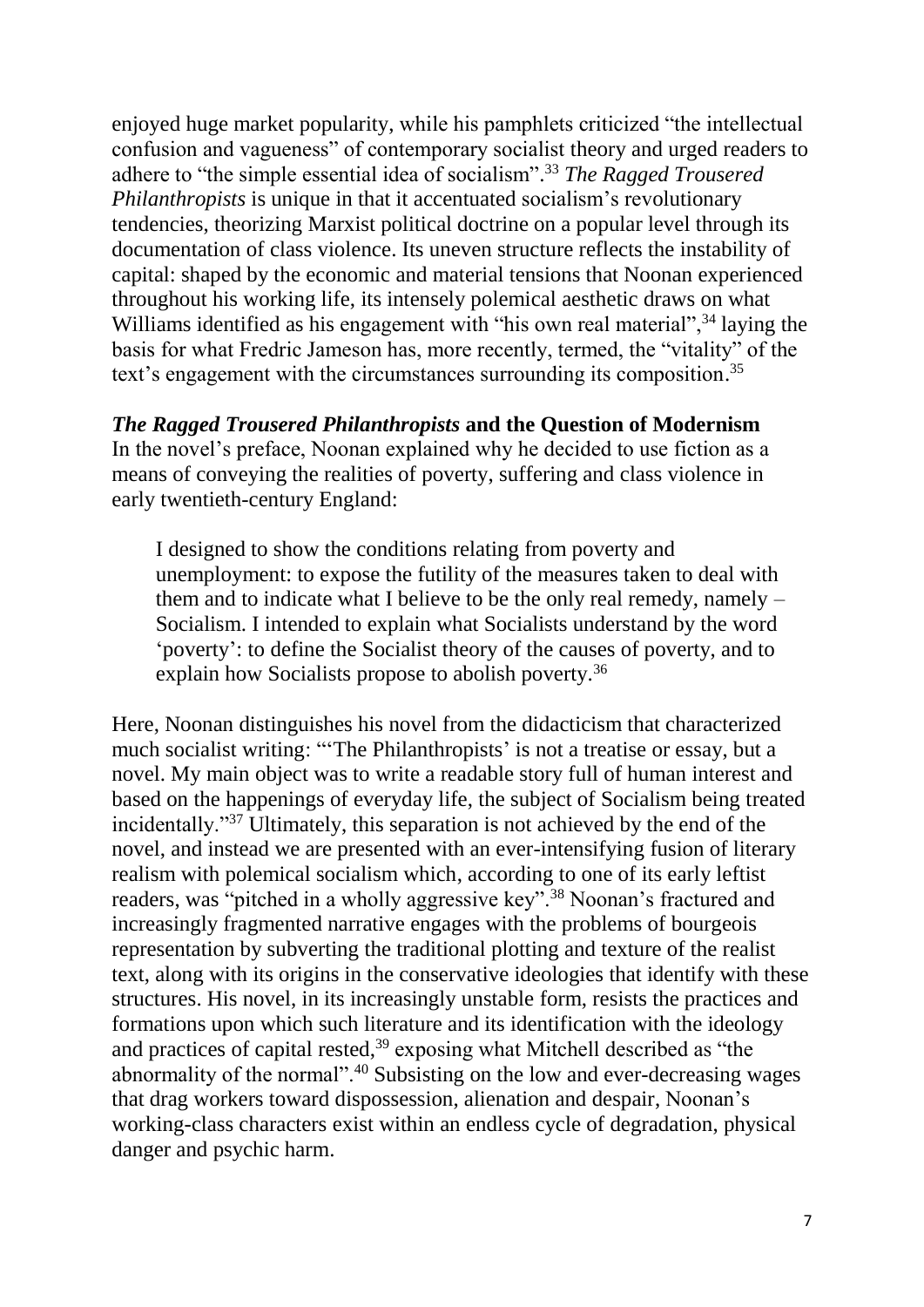The novel's intensively class-focused realism is key to conveying this reality, and the conditions of working class poverty and desperation that it describes were strikingly familiar to contemporary and subsequent generations of readers.<sup>41</sup> Its exposure of these systemic forms of violence and the conditions endured by those who are subjected to them counters the bourgeois novel's defusion or normalization of class tensions. Noonan's critique of capitalism and the false consciousness that it instils situates his working-class realism within a proletarian form of modernism, whereby its aesthetic is characterized by a militant sensibility of class. As with John Steinbeck's *The Grapes of Wrath* (1939), the relationship between the formal aspects of literary modernism and the question of class violence is made manifest. The fictional text works to convey characters' experiences of the economic despoliation of communities among which life had been stable, "always one thing... whole and clear."<sup>42</sup> This uneasy text, ruptured and apparently uncertain of its own aesthetic status, conveys, through its shifting, episodic plot, the precariousness of a workingclass existence permanently poised "on the brink of destitution".<sup>43</sup> Discontinuous and constantly hovering between literary and more straightforwardly political writing (as the novel proceeds it drifts into a polemicizing mode with increasing regularity), Noonan exposes the vulnerability of the dislocated working-class culture that he both drew on and criticized. The strangeness of his prose (Jonathan Rose stresses its bitterness<sup>44</sup>) is supplemented by this formal ambiguity, which constitutes the alterity of a text so thoroughly qualified by the working class's collective experience of estrangement and alienation.

The novel's disordered structure, then, is symptomatic of its disassociation from the bourgeois concerns and ideological motivations of the nineteenth-century novel and much of Edwardian literature. Its very disarrangement conveys Noonan's opposition to the contemporary capitalist dispensation, itself the key ideological feature of these works. By countering this restrictive "reality" with this tale of economic and subjective dissolution, Noonan undermines what Bernard Sharratt described as the oppressive relationship between "truth and control" that is concealed by conservative fiction. This is amplified by Noonan's own lack of control over the text:<sup>45</sup> for example, after repeatedly predicting the liquidation of those struggling on the margins of the working class and informing the reader of Owen's belief that "there was no hope of better times," it concludes with a rousing vision of the establishment of a "glorious … Co-operative Commonwealth", illuminated by "the risen sun of Socialism."<sup>46</sup> These contradictions, marking the straining tension of Noonan's own despair and hope, are, in themselves, results of the crisis-generating nature of capitalism. Reflecting the increasingly displaced and abused workers' experiences of exclusion and marginalisation, they capture what Fredric Jameson has termed the revealing formal deformations that are "the exact equivalent of the economic alienation in the social world outside."<sup>47</sup>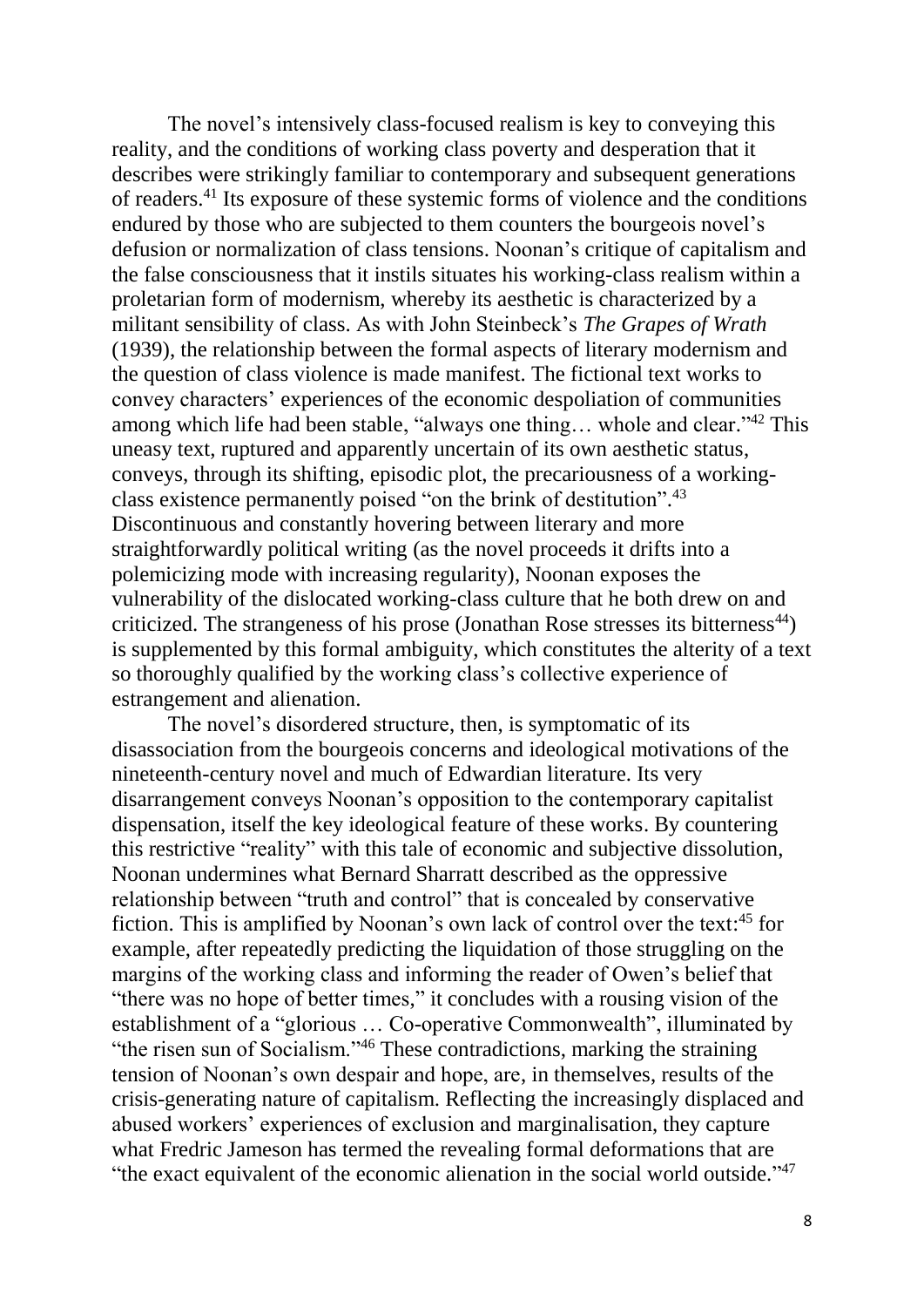Dislocated and disordered, this literary "tradition-breaker", as Mitchell has described it,<sup>48</sup> reflects on these formal levels the pressures exerted on the dispossessed working-class imagination by the violent dialectics of class struggle and exploitation. Noonan explores the state of virtual warfare imposed on early twentieth-century workers by the managers, owners and speculators, whom he describes as "devils" and "brigands". Under their authority, which he describes as a form of outright "terror", the daily round of work becomes a prolonged and repetitive round of "torture". <sup>49</sup> Noonan's novel explores how these routinized forms of violence are concealed by their integration into the structures of capitalist modernity, proposing that "the present system has made the earth into a sort of hell" in which neglect, mental illness and suicide are regular outcomes of economic distress.<sup>50</sup>

As Williams argued, Noonan's persistent identification of the depoliticisation of the poor as the most significant structural problem facing socialism was, in itself, a key step toward defining the key theoretical and practical challenges being faced by the Left.<sup>51</sup> The marginalized and politically unorganized section of the working class that is the subject of the novel – the contemporary, socially disintegrating artisanal community of skilled and unskilled decorators (Owen recalls how its status has slipped considerably since he was himself apprenticed) – is portrayed as being in a state of terminal decline. Their position is so fluid and precarious that the reader is repeatedly reminded that this entire class is on the verge of extinction. This very marginality informs the bleak tone and structural instability of the novel which, through its disjointedness and repetition of the misery of its subjects, conveys Noonan's own sense of the extremity of their experiences on the economic outside of pre-war capitalism. To borrow from Slavoj Žižek's diagnosis of late capitalism, his working-class modernism can be read as a report from these Edwardian "end times", during which, as now, "history assumes the character of a trauma."<sup>52</sup>

Within months of the publication of *The Ragged Trousered Philanthropists*, this domestic trauma was isolated and concealed as public attention was diverted by the British government and its allies and antagonists across Europe into the unprecedented mass slaughter of the First World War. Noonan himself moved fairly amorphously through this world, and the transience of his own identity, which he repeatedly cloaked, mirrored his characters' lack of class status and stability. Fearing that this insecurity also eroded the political consciousness of workers, he often portrayed them as being beyond the influence of socialism, as when one of Owen's early attempts to politicise his workmates is met with the defensive accusation, "you don't know nothin'."<sup>53</sup> There is no possibility of reforming this landscape, no evidence at all of official compassion within its destructive machinery of exploitation and desensitization, and Noonan's anger is at its sharpest in his representations of the most tragic of capitalism's injustices – the denial of pleasure to the children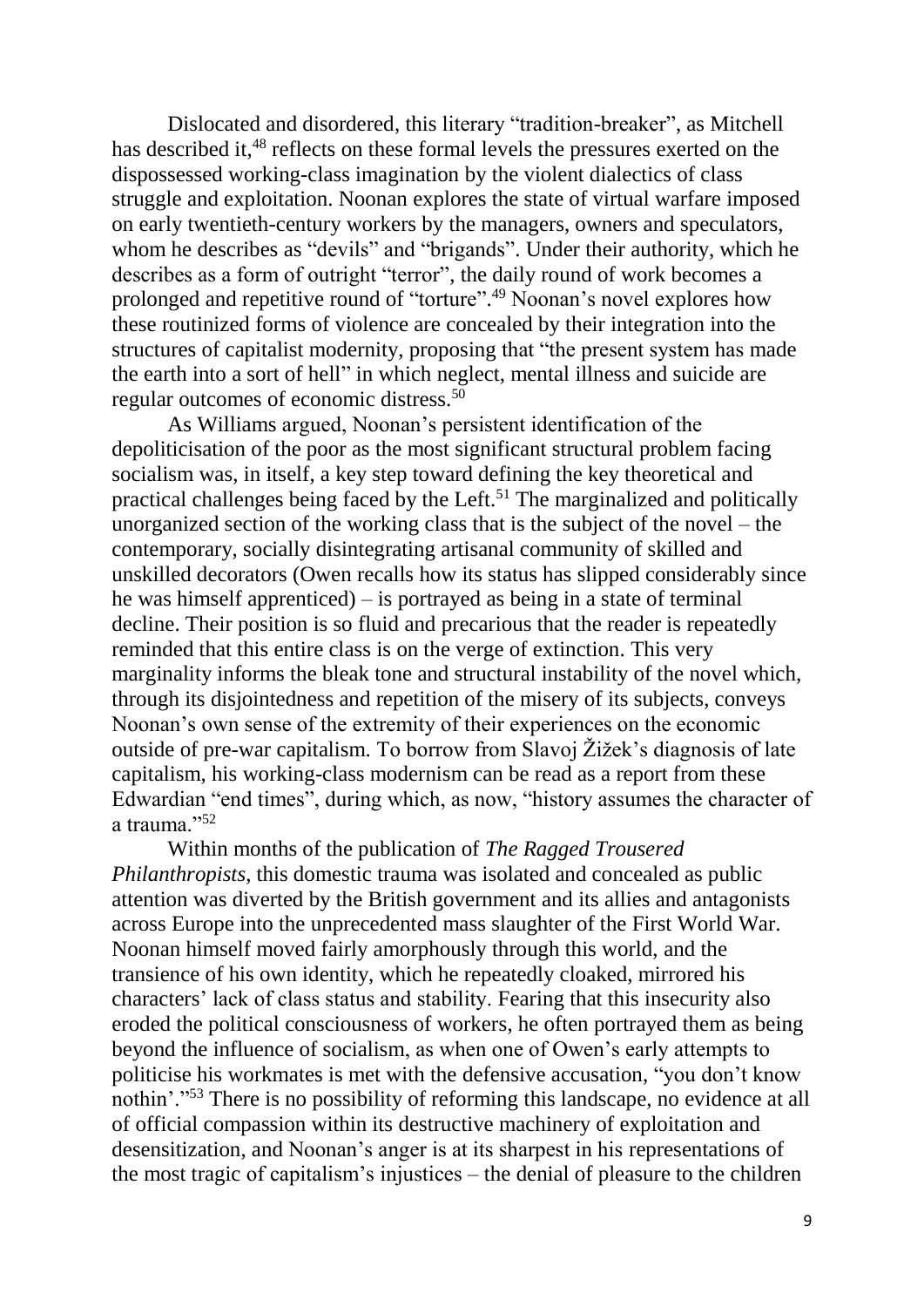of the poor and their exclusion from the wealth generated by their parents' labour. Bound like "captive animals", the socialist agitator, Barrington (himself the son of wealthy parents) finds them "naked of joy and all that makes life dear",<sup>54</sup> forcing him to reflect on their seemingly predetermined fate to become its next generation of intellectually stunted and economically exploited producers.

# **Capital, Empire and Propaganda**

By addressing the normalization of dispossession, Noonan warns that capitalism, and its most logical outcome, imperialism, are highly organised and synchronised phenomena that are presented, conveyed and "ordered in accordance with orthodox opinions."<sup>55</sup> By inhibiting working-class discourse, Noonan warned, the modern capitalist and imperialist state attempts to control the entire outlook of its subject population by limiting workers' imaginations. This is revealed when one of the decorators reads the *Daily Obscurer*:

Easton was still reading the *Obscurer*: he was not about to understand exactly what the compiler of the figures was driving at – probably the latter never intended that anyone should understand – but he was conscious of a growing feeling of indignation and hatred against foreigners of every description, who were ruining this country, and he began to think that it was about time we did something to protect ourselves. Still, it was a very difficult question: to tell the truth, he himself could not make head or tail of it.<sup>56</sup>

An immigrant himself, Noonan was deeply aware of xenophobia's divisive role in the management and control of public discourse. In an argument with his coworker, Crass, during one of his attempts to radicalize his workplace, Owen complains about racism's role as an instrument of capitalism, pointing out that immigrants have been driven to England by economic desperation. Willing, like the English workers with whom they find themselves competing for work, to accept "starvation wages", <sup>57</sup> they are, equally, victims of the seemingly chaotic but carefully managed circumstances that have been cultivated by the bourgeoisie. Noonan insists, however, that capital recognises no borders unless it is going to war over markets and that its excesses know no limits. Emphasizing how workers in England are being encouraged to regard foreigners like him as threats to their livelihoods, Noonan warns here that the conservative press is inciting these negative perceptions of immigrant labour. The ultimate objective of newspapers like the *Obscurer* is the intensification of the workers' ignorance of their shared exploitation and the erosion of any consciousness of their shared class interests. Entertained by this mass mediated "imbecile system"<sup>58</sup> of class propaganda, the individual worker is also easily diverted by the petty distractions offered by "a smutty story … something concerning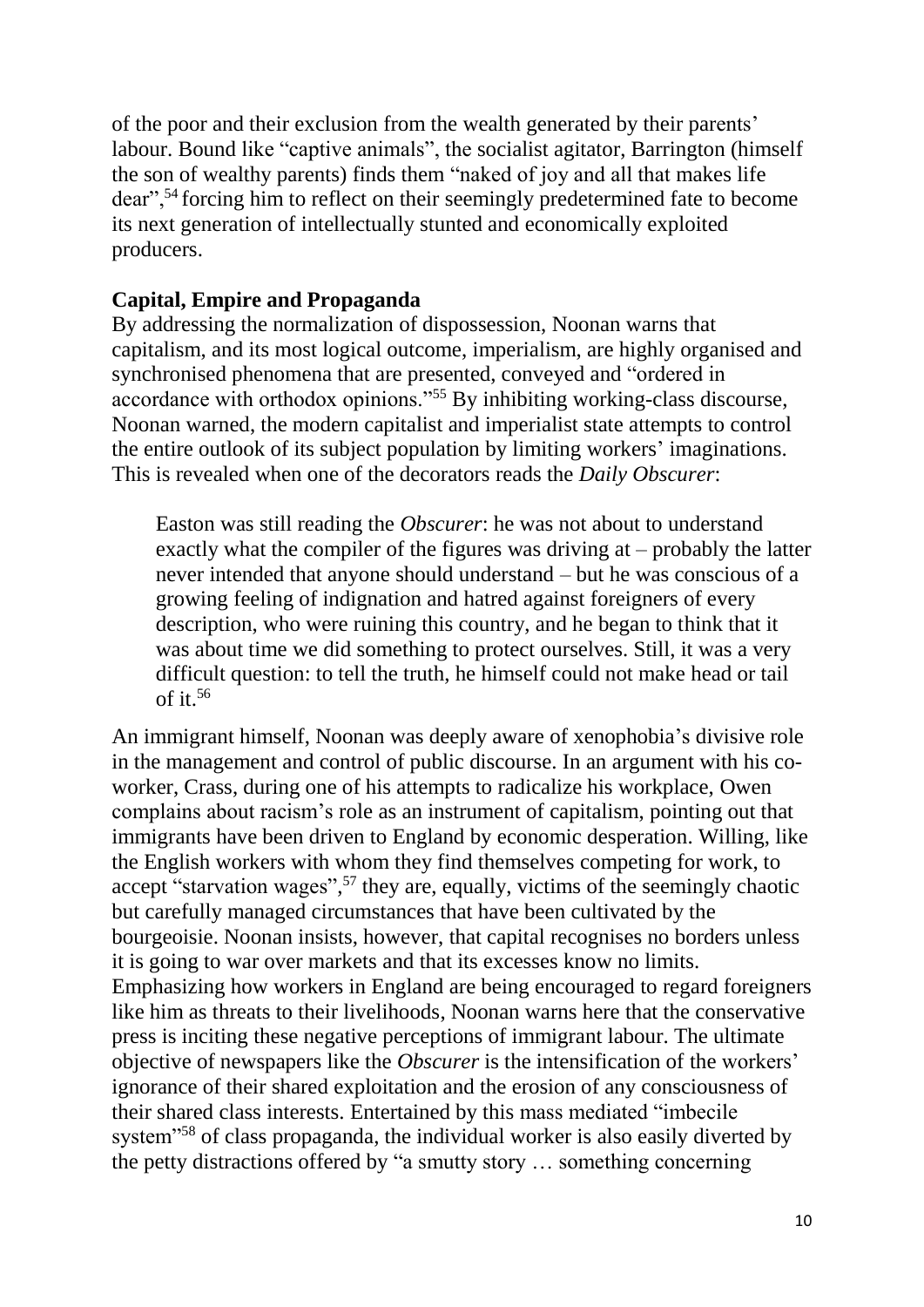football or cricket, horse-racing of the doings of some Royal personage or aristocrat"<sup>59</sup> which, in turn, distorts his or her entire class's perception of reality. Distracted from the material causes of their poverty and prevented from recognising the actual sources of the class antagonisms that blight their existence, the energy and attention of working-class people is methodically diverted by the proliferation of false news and the spectacle of advertisements promoting "things ... of no utility whatever".<sup>60</sup>

Owen also dismisses assumption that the working class is feckless and wasteful, describing it as a lie designed to disguise the reality of exploitation:

The theories that drunkenness, laziness or inefficiency are the causes of poverty are so many devices invented and fostered by those who are selfishly interested in maintaining the present states of affairs, for the purpose of preventing us from discovering the real causes of our present condition.<sup>61</sup>

Cultivating uncertainty among the poor with these "degrading lessons" in "selfcontempt", <sup>62</sup> this additional layer of false consciousness compounds the workers' confusion about their condition and circumstances. This propaganda is consumed by the workers to the extent that they, in turn, have no real means of self-identification: "Some of them were under the delusion that they were Conservatives: similarly, others imagined themselves to be Liberals. As a matter of fact, most of them were nothing."<sup>63</sup> Within this ideological void, fear of immigrants, along with imported commodities, takes hold, as French and Italian workers are blamed for destroying the domestic labour market: "It was not necessary to think or study or investigate anything", the narrator notes. "It was all as clear as daylight. The foreigner was the enemy, and the cause of poverty and bad trade."<sup>64</sup>

Noonan also highlights Britain's incubation of similar crises as a longstanding matter of imperial policy. When Owen's colleagues, Harlow and Philpott, cite overpopulation as the fundamental cause of poverty in England, he dismisses it with an example close to Noonan's own heart:

"Over-population!" cried Owen, "when there's thousands of acres of uncultivated land in England without a house or human being to be seen. Is over-population the cause of poverty in France? Is over-population the cause of poverty in Ireland? Within the last fifty years the population of Ireland has been reduced by more than half. Four millions of people have been exterminated by famine or got rid of by emigration, but they haven't got rid of poverty. P'raps you think half of this country ought to be exterminated as well."<sup>65</sup>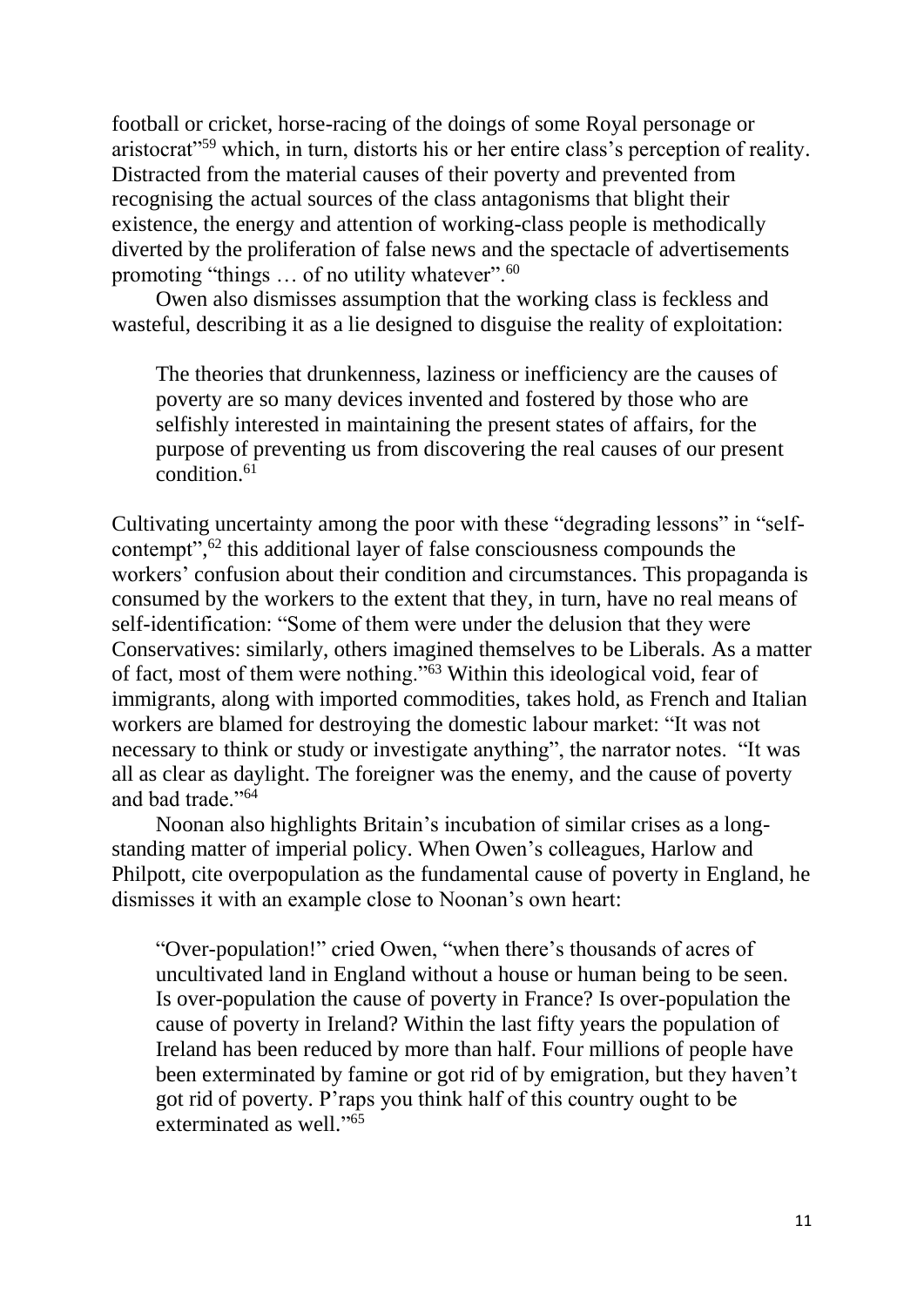Drawing on the memory of what Joe Cleary has described as Britain's "early Victorian holocaust",<sup>66</sup> Noonan, through Owen's rejection of colonial Malthusianism, demands that his colleagues accept the historical reality of imperialist violence and recognise its inevitable direction of travel. Its trajectory, he warns, is very clear: the extermination of surplus populations in colonies like Ireland will lead, inevitably, to the application of similar tactics at home. Like other Irish modernists such as George Russell, Noonan was conscious of the ongoing consequences of this trauma and how it underlined the vulnerability of the Irish peasantry and urban working class, already on the edge of starvation, to the return of British economic policies resulting in artificial food shortages and mass death. <sup>67</sup> The state of permanent crisis enveloping the English poor ensures that, for them, as for the colonized, "the story of the future was to be much the same as the story of the past",<sup>68</sup> predating by eight years Stephen Dedalus's claim that "[history] … is a nightmare from which I am trying to awake".<sup>69</sup>

Owen is outraged by his co-workers' lack of awareness of very recent colonial history: angered by their ignorance of its ongoing consequences in nearby Ireland, imperialist violence, he warns them, always travels home. Noonan revered the work of Jonathan Swift,<sup>70</sup> whose satirical pamphlet of 1729, "A Modest Proposal", famously recommended that the rich should consume the children of the poor. Swift's influence is very evident throughout the novel and, during another one of Owen's lectures, he predicts a bleak future for humanity, which, he foresees, will be organized and managed by capitalism's "exterminating machines":<sup>71</sup>

In the near future … it is probable that horses will be almost entirely superseded by motor cars and electric trams. As the services of horses will no longer be required, all but a few those animals will be caused to die out: they will no longer be bred to the same extent as formerly. We can't blame the horses for allowing themselves to be exterminated. They have not sufficient intelligence to understand what's being done. Therefore they will submit tamely to the extinction of the greater number of their kind.<sup>72</sup>

Owen predicts that similar levels of attrition will soon be experienced by the English working class. Already facing an equally bleak prospect with the relentless advance of mechanization, Owen anticipates that they will endure the ruthless selection processes being applied to working animals and that are now models for near-future exercises in human depopulation:

As we have seen, a great deal of work which was formerly done by human beings is now being done by machinery. This machinery belongs to a few people: it is being worked for the benefit of those few, just as were the human beings it displaced. These few have no longer any need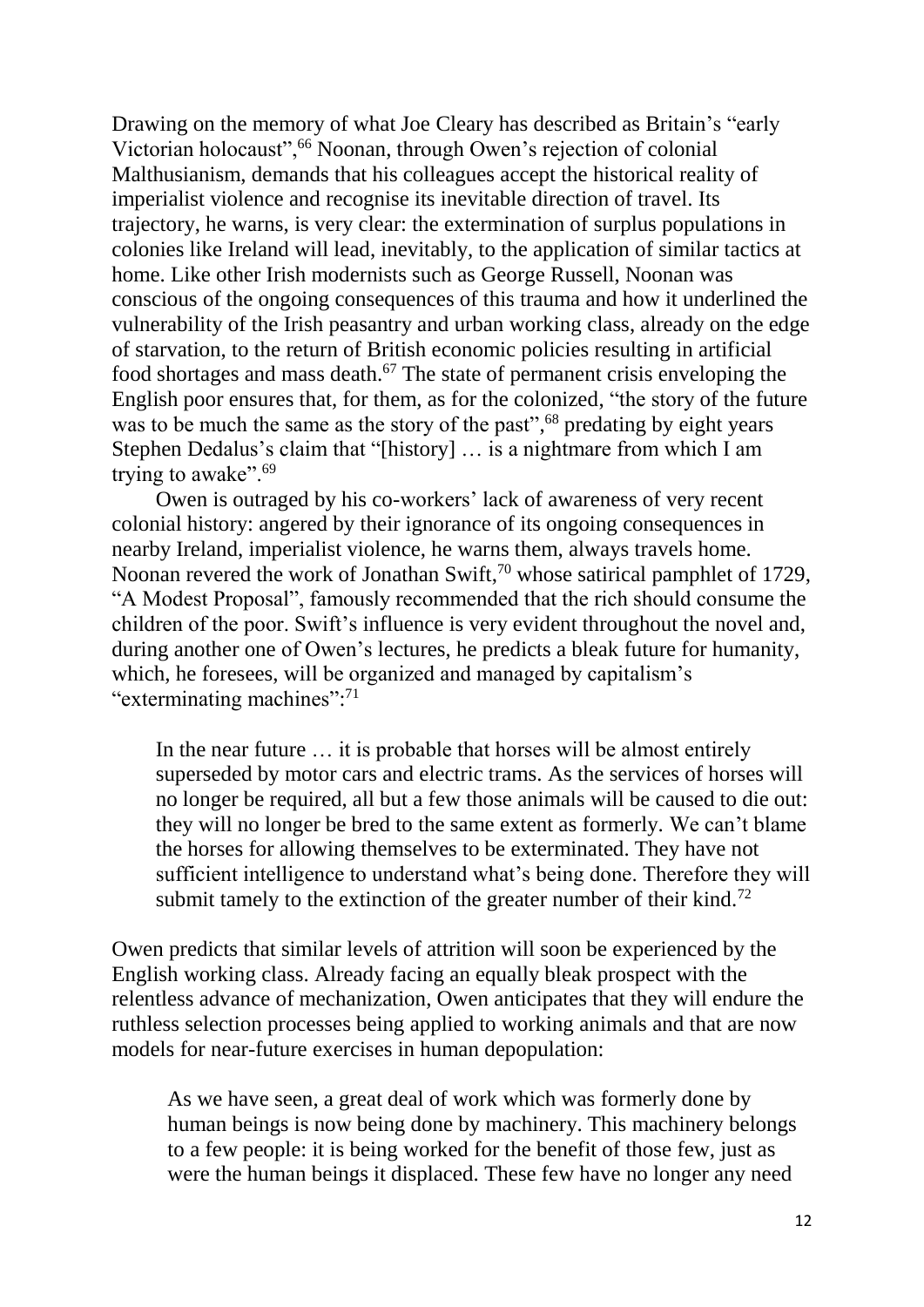of the services of so many human workers, so they propose to exterminate them! The unnecessary human beings are to be allowed to starve to death! And they are also to be taught that it is wrong to marry and breed children, because the Sacred Few do not require so many people to work for them as before!<sup>73</sup>

Noonan's application of Swiftian irony is clear in this discussion of the false problem of surplus population. Both animal and human labour will be replaced by machines and the subjects that now generate it will be liquidated, but like his eighteenth-century role model, whose fantastic novel, *Gulliver's Travels* (1726), displaced the injustices of its time into a remote and alternative world populated by Lilliputians, Brobdingnagians, Laputans, Houyhnhnms and Yahoos, Noonan saw little distinction between the nightmarish future that Owen predicts and the hellish present portrayed in the text. In the already-existing hell that is capitalism, expendable workers are locked in downward spirals of competition and consumption in which "only those who are aggressive, cunning, selfish and mean are fitted to survive".<sup>74</sup> Existing "on the very verge of starvation" and their children abandoned, as unhindered growth centred on monopoly capitalism and its drive for "cheapness and profit" devalues their labour, Mugsborough's demoralized workers are frightened, and "oppressed with … terror."<sup>75</sup> The extent of this trauma is manifested in Owen's despair in Chapter 6, in which, suffering from depression, he fantasizes about killing his son, Frankie, rather than allowing him to starve to death.

### **"The Reign of Terror"**

Organizing the workers is, in Owen's view, a difficult task, and he is aware that resistance requires discipline. He often wants to fight back, and at one point considers beating up his foreman, Hunter, or "Nimrod", after whom the Dublin site managers remembered by Brendan Behan were nicknamed:

Everyone was afraid. They knew that it was impossible to get a job for any other firm. They knew that this man had the power to deprive them of the means of earning a living; that he possessed the power to deprive their children of bread.

Owen, listening to Hunter over the banisters upstairs, felt that he would like to take him by the throat with one hand and smash his face in with the other.

And then?

Why then he would be sent to gaol, or at the best he would lose his employment: his food and that of his family would be taken away. That was why he only ground his teeth and cursed and beat the wall with his clenched fist. So! and so! and so!

If it were not for them!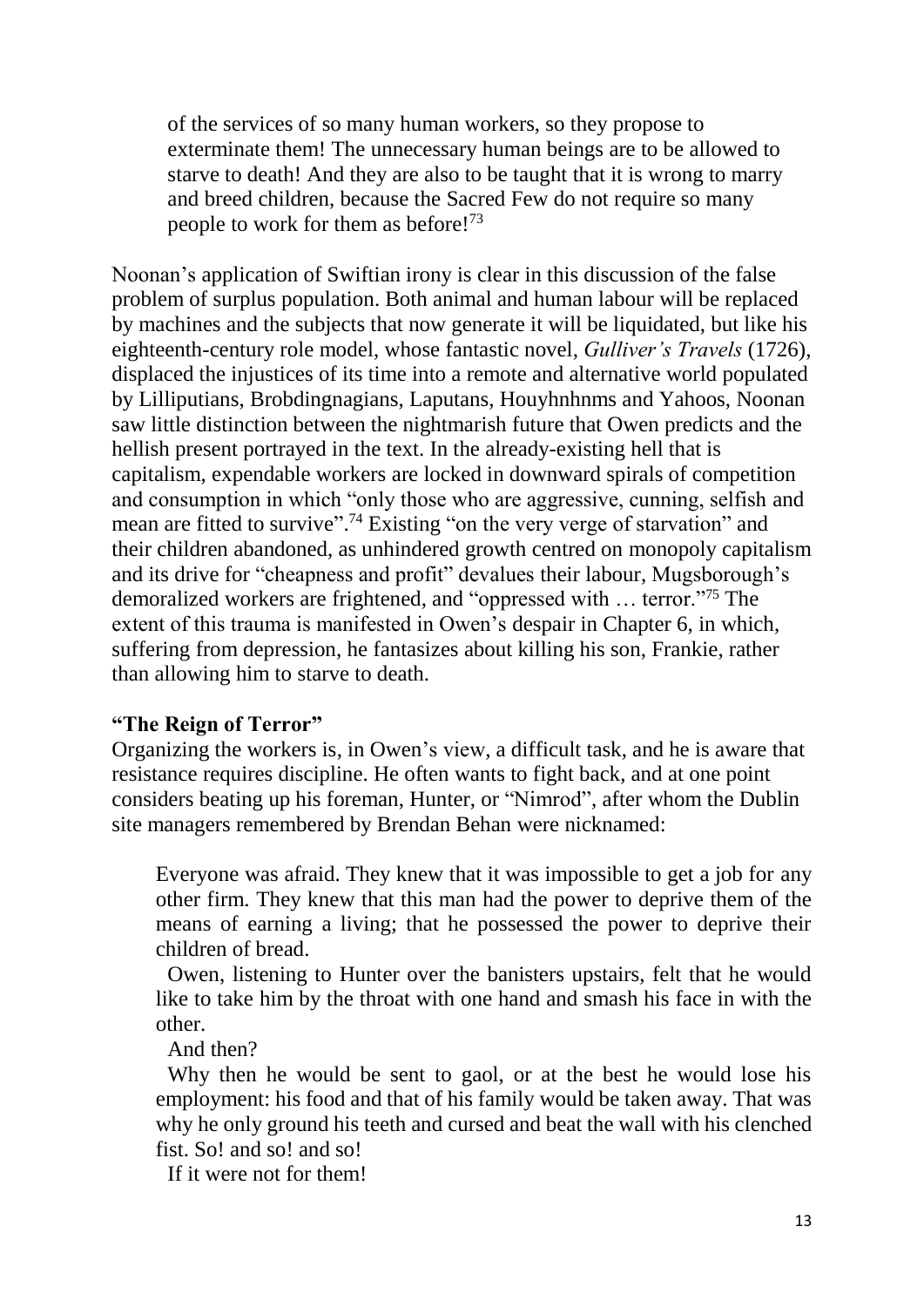Owen's imagination ran riot.

First he would seize him by the collar with his left hand, dig his knuckles into his throat, force him up against the wall and then, with his right fist, smash! smash! smash! until Hunter's face was all cut and covered with blood.

But then, what about those at home? Was it not braver and more manly to endure in silence?<sup>76</sup>

Owen is prevented from striking back by his awareness that individualized resistance is always met with the overwhelming violence of the state, which, in imprisoning rebellious workers, also collectively punishes their families. It also responds with another indiscriminate form of class violence – the employers' blacklist: by preventing workers from earning a wage, this is another sanction that also starves their families. <sup>77</sup> It is through Owen's containment of his own outrage and desire to confront Hunter directly that Noonan highlights capitalism's most effective disciplinary methods. The threat of being struck off saturates every aspect of the decorators' lives, from workplace to home, infiltrating every dimension of their consciousness. Resourced by the local boss's "Council of War," <sup>78</sup> these deeply structural forms of violence are portrayed as the means of enforcing wage slavery as the weight of capitalist power is shown to rest upon the workers' fear of being imprisoned or denounced, isolated, sacked and starved. Just below the surface of capitalist normality, these coercive measures force the ragged-trousered philanthropists to exist on the very periphery of society, where they are permanently confronted with the possibility of complete dispossession. The abyss that they face here is total, revealing how, as Noonan explained in the novel's preface, "workers are circumstanced at all periods of their lives, from the cradle to the grave."<sup>79</sup>

Noonan addresses these issues in a more compressed manner in Chapter 21. Entitled "The Reign of Terror", or "The Great Money Trick", the twinned phenomena of class violence and state repression are shown here as being managed and policed by the clergy, police and military, along with local and national politicians and the landlord class. Explaining socialist theory to his coworkers, Owen addresses the problems posed by these systemic forms of violence, along with the intimidation that accompanies them. The chapter opens by describing "the usual reign of terror" under which the decorators work, labouring under a permanent state of "vigilant surveillance."<sup>80</sup> This atmosphere is briefly interrupted by Owen, who explains how the capitalists' "'Battle of Life' system" undermines the workers' estimation of their own value to society. This distortion is achieved through claiming authority and ownership over goods and shelter, and possession of the means of production and capital; meanwhile, owning nothing, the workers are exposed to the demands of the market. Using slices of bread and a few coins, Owen explains capitalism's methods of exploitation and appropriation through a game in which he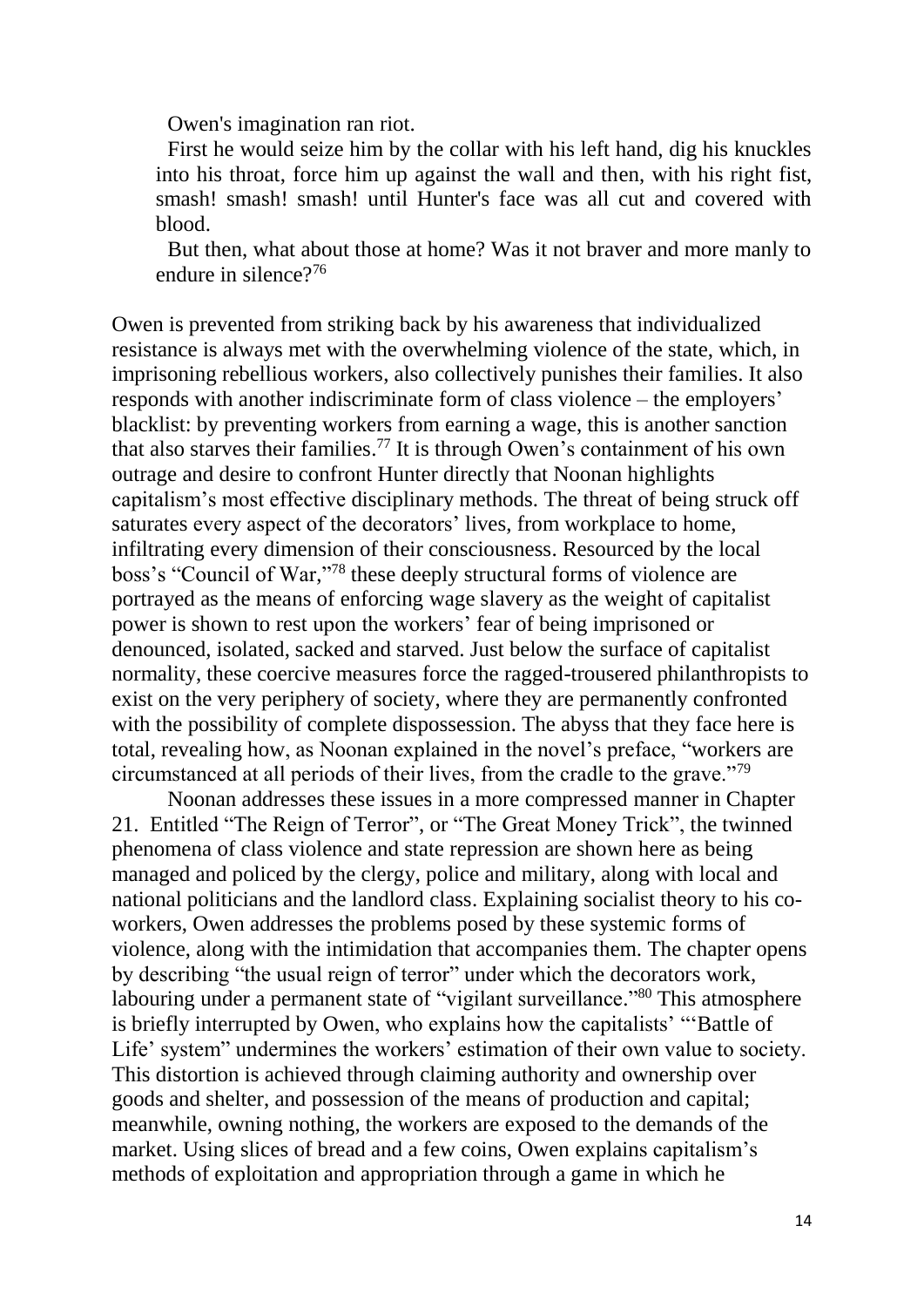illustrates the reduction of the real value of labour through the suppression of wages and the manipulation and inflation of prices. When the decorators realize that they have been tricked out of their labour, income and prospects, Owen reminds them that any complaint will ultimately be met with force:

The unemployed looked blankly at each other, but the rest of the crowd only laughed; and then the three unemployed began to abuse the kindhearted Capitalist, demanding that he should give them some of the necessaries of life that he had piled up in his warehouses, or to be allowed to work and produce some more for their own needs; and even threatened to take some of the things by force if he did not comply with their demands. But the kind-hearted Capitalist told them not to be insolent, and spoke to them about honesty, and said if they were not careful he would have their faces battered in for them by the police, or if necessary he would call out the military and have them shot down like dogs, the same as he had done before at Featherstone and Belfast.<sup>81</sup>

Noonan uses these recent examples of counterinsurgency to inform the reader about the connections that bind class privilege and imperial power – means that have already been put to use both in Ireland and England. The 1907 Belfast docks strike, which was met and crushed with military force, has become the model for counter-insurgency in Britain, where working-class resistance will be met with similar measures. In the end, Owen warns, the state will not hesitate to resort to military measures to contain strike action at home or abroad and this violence, he warns, is its first resort when meeting resistance in a selfreproducing dialectic of violence.

Rejecting electoralism as pointless and fraudulent<sup>82</sup> and calling, finally, for revolution, *The Ragged Trousered Philanthropists* is the product of Noonan's radical, anticolonial imagination. Contradicting the social democratic left's reformist agenda, Owen's declaration that "we must destroy the whole system<sup>383</sup> proposes the eradication of both capitalism and imperialism. presenting, instead, an uncompromising demand for the complete transformation of property relations. Such is the ideological core of the novel, predating bolshevism's rejection of liberalism, as articulated in Trotsky's *Communism and Terrorism*. For Noonan, the class war against capitalism and its economic violence could only have one outcome because this system itself was so inherently cruel and dehumanizing. Desensitized by its brutality and indoctrinated into accepting their own inferior status within capitalism, the workers, in Owen's view are "simply not intellectually capable of abstract reasoning", unable to "grasp theories"<sup>84</sup> and incapable of understanding abstract socialist ideology. The only hope for them, Noonan believed, lay in their realization of the very harshness of their repression: